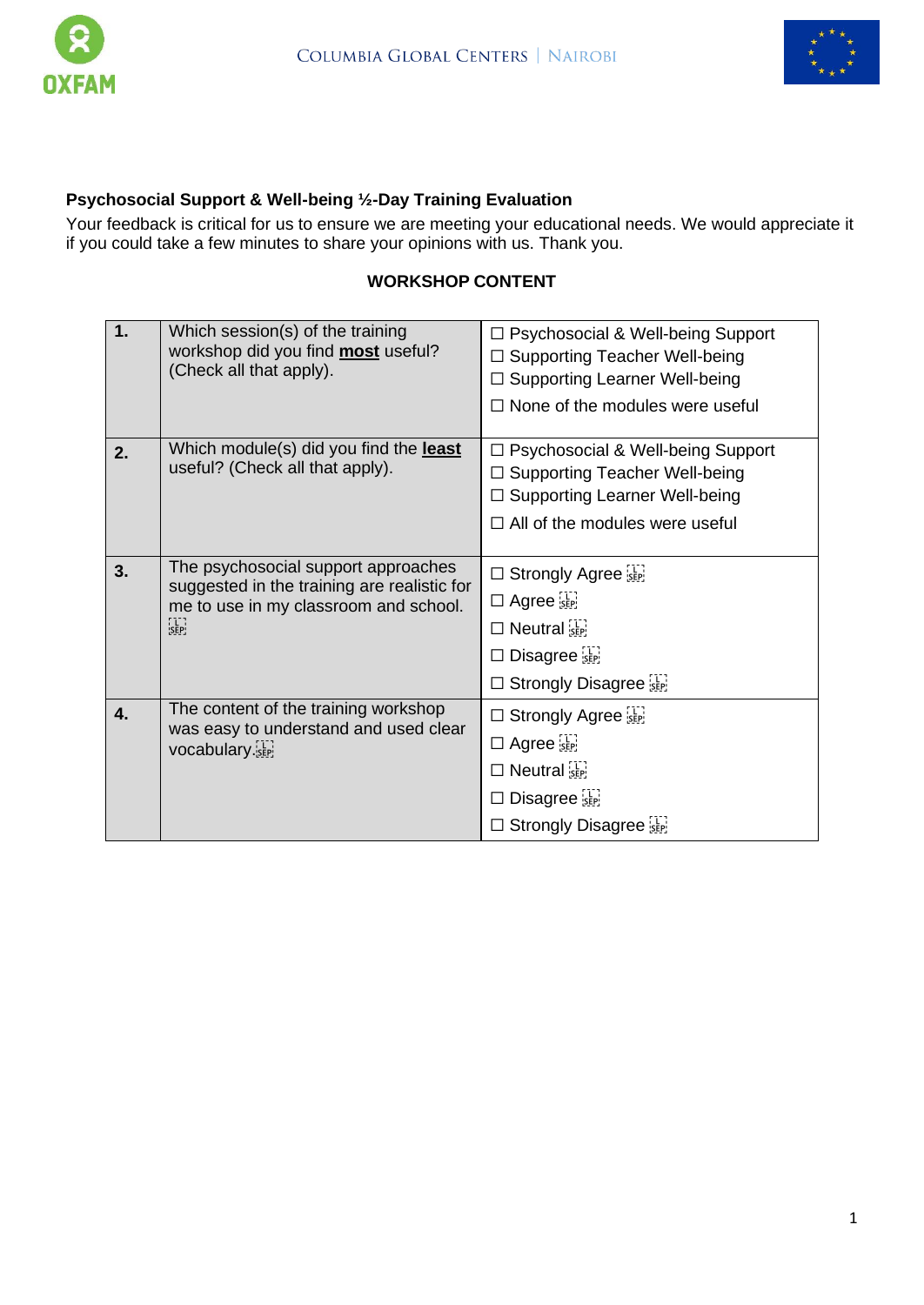



### **WORKSHOP DESIGN**

| 1. | The learning objectives of this training<br>workshop were clearly explained.                                                                                           | □ Strongly Agree<br>$\Box$ Agree $\frac{1}{25}$<br>$\Box$ Neutral $\sum_{SEP}$<br>Disagree<br>$\Box$<br>$\Box$ Strongly Disagree $\overline{\mathbb{R}}$                                         |
|----|------------------------------------------------------------------------------------------------------------------------------------------------------------------------|--------------------------------------------------------------------------------------------------------------------------------------------------------------------------------------------------|
| 2. | The pace of this training workshop was<br>appropriate.                                                                                                                 | □ Strongly Agree<br>$\Box$ Agree $\overline{\mathsf{sep}}$<br>$\Box$ Neutral $\sum_{s \in P}$<br>$\square$ Disagree $\overline{\mathbb{R}}$<br>$\Box$ Strongly Disagree $\overline{\mathbb{R}}$  |
| 3. | The training workshop provided enough<br>practice time for me to become<br>comfortable with the strategies.                                                            | $\Box$ Strongly Agree<br>$\Box$ Agree $\overline{\mathsf{sep}}$<br>$\Box$ Neutral $\sum_{SEP}$<br>$\square$ Disagree $\overline{\mathbb{R}}$<br>$\Box$ Strongly Disagree $\overline{\mathbb{R}}$ |
| 4. | The modules were presented in an<br>appropriate order.<br>1) Psychosocial & Well-being Support<br>2) Supporting Teacher Well-being<br>3) Supporting Learner Well-being | □ Strongly Agree<br>$\Box$ Agree $\overline{\mathsf{sep}}$<br>$\Box$ Neutral $\Xi$<br>Disagree<br>$\Box$ Strongly Disagree $\overline{\mathbb{R}}$                                               |

### **WORKSHOP FACILITATION**

| 1. | The training workshop was engaging<br>and motivating.                                                | $\Box$ Strongly Agree<br>$\Box$ Agree $\left[\begin{smallmatrix} 1 & 1 \\ 2 & 1 \end{smallmatrix}\right]$<br>$\Box$ Neutral $\ddot{\mathbf{S}}$ <sub>SEP</sub><br>$\square$ Disagree $\overline{\mathbf{S}_{\text{EP}}^{(1)}}$<br>□ Strongly Disagree SEP |
|----|------------------------------------------------------------------------------------------------------|-----------------------------------------------------------------------------------------------------------------------------------------------------------------------------------------------------------------------------------------------------------|
| 2. | The facilitators communicated effectively<br>with participants throughout the training<br>workshop.  | $\Box$ Strongly Agree $\overline{\mathsf{sep}}$<br>$\Box$ Agree $\frac{1}{25}$<br>$\Box$ Neutral $\overline{\mathsf{S}}$ <sub>SEP</sub><br>$\square$ Disagree $\overline{\mathsf{sep}}$<br>$\Box$ Strongly Disagree $\Xi$                                 |
| 3. | The facilitators made me feel<br>comfortable to ask questions and share<br>my thoughts and opinions. | $\Box$ Strongly Agree $\Xi$<br>$\Box$ Agree $\frac{1}{15}$<br>$\Box$ Neutral $\ddot{\mathbf{s}}$ <sub>SEP</sub><br>$\square$ Disagree $\overline{\mathbf{S}_{\text{EP}}^{(1)}}$<br>$\Box$ Strongly Disagree $\Xi$                                         |